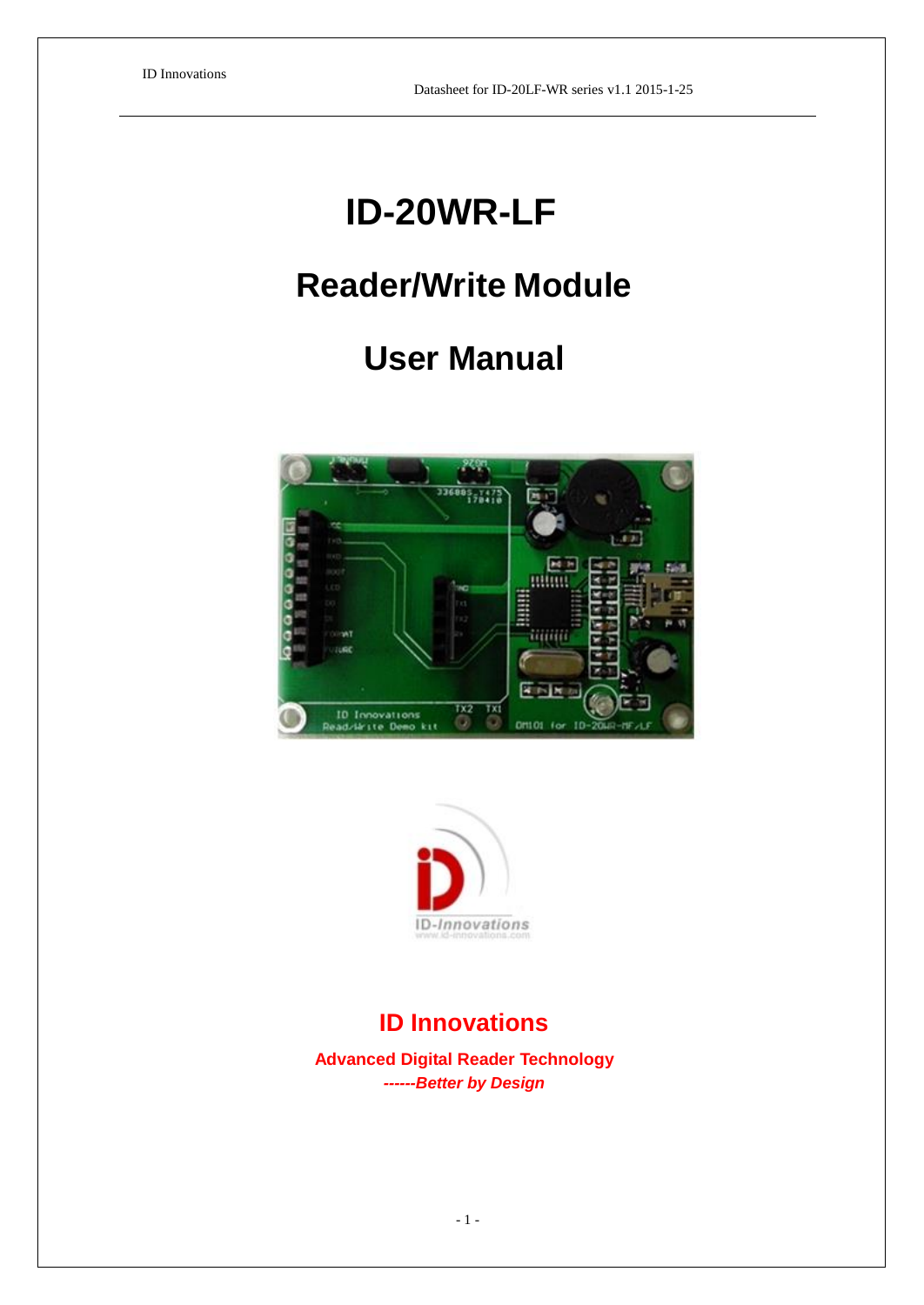#### **Summary**

The ID-20WR-LF series contactless card Read/Write module is based on 3 types 125khz read and write chip. They come with the choice of external antenna and are suitable and for embedded applications and general Electronic Devices. The ID-20WR-LF series are user friendly and can be controlled by command from a UART (serial port). Functions are selected by a Pin jumper allowing full control of all functions.

#### **Characteristic**

- **.** options antenna setting: external antenna (standard)
- **.** ISP(In System Program)function
- **.** Small outline
- **.** Low power consumption

#### **Specification**

- **.** Supports: T5557, Hitags, EM4205/4305,
- Model: ID-20WR-LF **.**
- **.** Frequency: 125KHz
- **.** Rear/Write distance: external antenna—up to 50-60mm
- **.** External antenna inductance: 345uH
- Read/write speed:  $< 0.3$ s
- **.** Communication Port: (RS232) TTL / 9600, N,8,1
- **.** Power: 5V DC
- **.** Current consumption: <50mA PK<100mA
- **.** Weight: 80g
- **.** Operating temperature: -10℃ --- +60℃
- **.** Storage temperature : -40℃ --- +85℃
- **.** Certification: CE, C-TICK, ROHS, FCC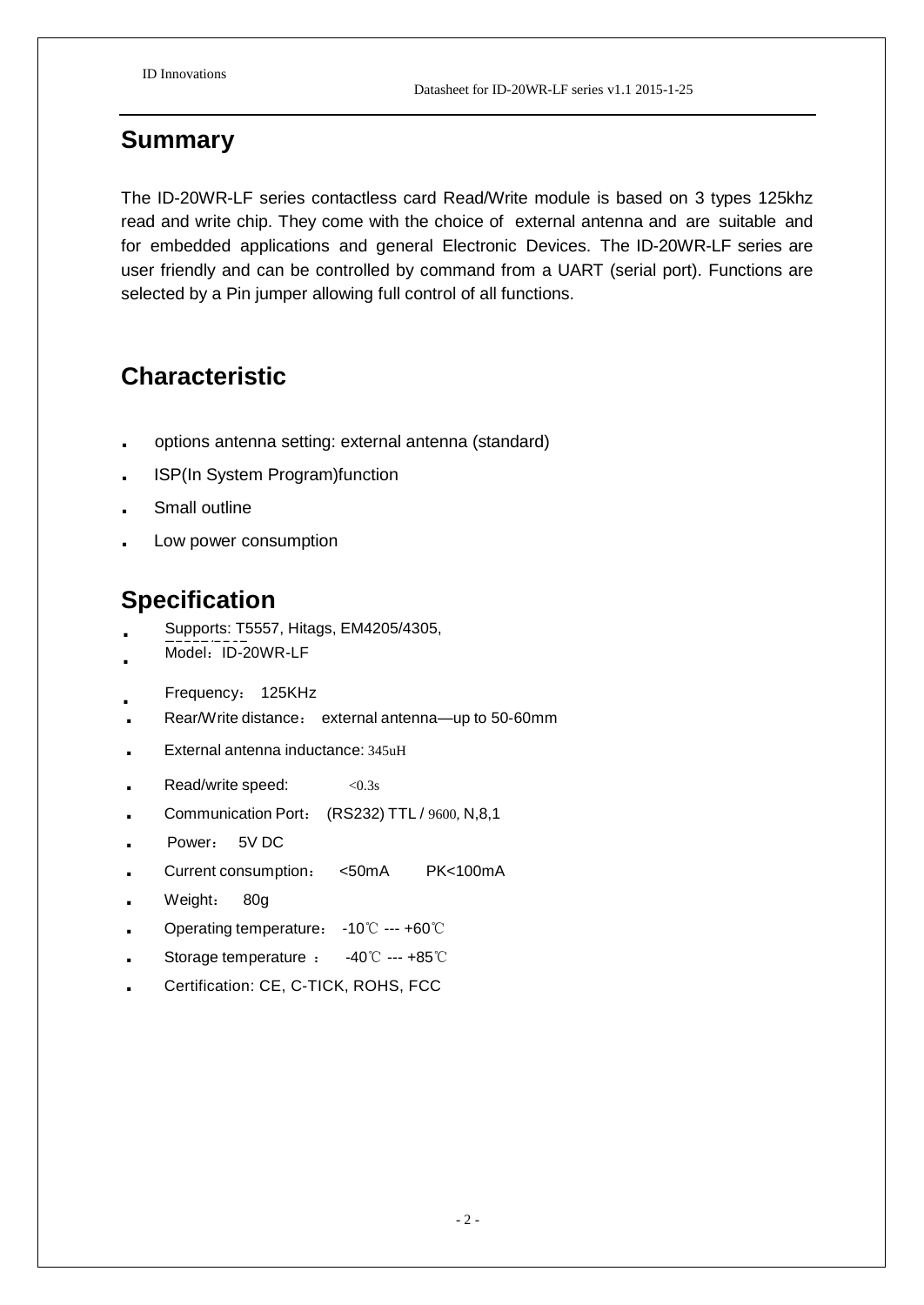### **Dimensions and Pins (bottom view)**